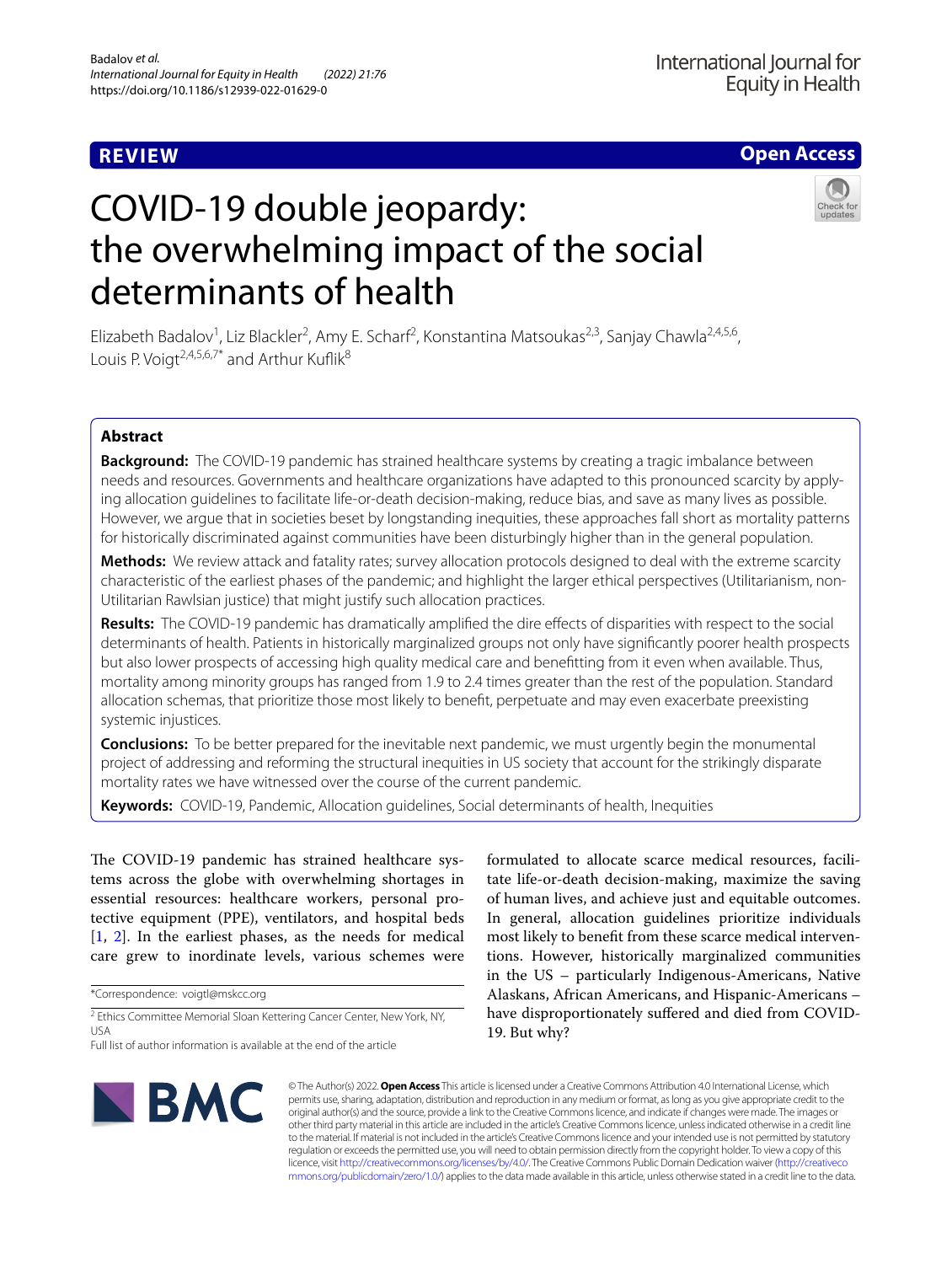We believe the best explanation has to do with entrenched inequalities – (i) most clearly perhaps, unequal access to quality healthcare itself given, for example, limited or non-existent health insurance; greater distance to hospitals; and fewer physicians serving the community, (ii) but also, and perhaps even more signifcantly, disparities with respect to other social determinants of health, such as crowded and/or sub-standard housing, poor quality education, lower income, inadequate nutrition, and higher risk work settings [\[3](#page-6-2)[–5](#page-6-3)]. These factors, obtaining prior to the pandemic, account for the higher incidence of pre-existing conditions such chronic respiratory illnesses, obesity, diabetes mellitus, and hypertension.

The US is a dynamic society with major opportunities for advancement. Unfortunately, it is also burdened by a history of slavery and pervasive structural inequities that afect entire segments of the population [[6\]](#page-6-4). Allocation guidelines are not responsible for the disparities within the US healthcare system or for the deeper and wider social inequities. Nevertheless, they tend to refect and then perpetuate those inequities – thus putting people in historically discriminated groups in a kind of "double jeopardy." *First,* people in these groups disproportionately sufer from health issues generated by disparities in respect to the social determinants of health. *Secondly,* given their higher frequency of comorbidities, they are more likely to be assigned lower priority for scarce life-saving resources, hence more likely to die from COVID-19.

A more just approach to resource allocation requires a wholesale mitigation of existing, long-term structural inequities, a reconsideration of allocation practices, and better pandemic preparedness. We examine the unintended consequences of applying traditional allocation schemas in a society plagued with racial and socioeconomic inequities, and present refections on a new, more equitable paradigm that guarantees healthcare as a basic right for all.

## **The impact of COVID‑19 on minority communities**

Throughout the pandemic in the US, ethnic minorities had the highest COVID-19 related attack, hospitalization, and mortality rates compared to the White population (Table [1\)](#page-1-0) [[7,](#page-6-5) [8\]](#page-6-6). A recent analysis has established a robust relationship between structural racism indices and level of disparity in the rates of COVID-19 mortality between Blacks and Whites for two thirds of the states. These correlations persist even after controlling for racial diferences in comorbidities, the proportion of essential workers or those with high levels of exposure, and the number of underinsured or uninsured individuals [[9](#page-6-7)]. In several communities across the US, age, comorbid conditions, and overall health status were major drivers of the higher incidence and mortality rates of COVID-19; predominance of racial/ethnic minorities, poverty, and lower educational attainment also had a strong impact on the disparate hospitalization and mortality rates due to COVID-19 [[10](#page-6-8), [11\]](#page-6-9).

Socioeconomic status and housing conditions also impacted the incidence of COVID-19 in the US. A signifcantly higher number of COVID cases was reported in zip codes with lower incomes and higher percentage of non-White residents [\[12](#page-6-10)]. To our knowledge, Indigenous Americans, Alaska Natives, Hispanics, and Blacks show no predisposing biologic characteristics to COVID-19 and SARS-CoV-2 has no specifc predilection for them. Therefore, we argue that disparity in regard to the social determinants of health provides the best explanation for the disproportionate impact of COVID-19 in the US population [\[13\]](#page-6-11).

In a study of Black and White Medicare recipients, the authors used simulated predictive models and attributed the higher hospitalization and mortality rates of Black patients with COVID-19 to the differences in the quality of hospitals to which they were admitted. However, they provided no data on hospital resources, particularly the ratio of patients to nurses or physicians, hospitals and ICU beds, number of hospital

| Risk for COVID-19 Infection, Hospitalization, and Death by Race/Ethnicity |                                                                  |                                             |                                                                  |                                         |  |  |  |  |  |
|---------------------------------------------------------------------------|------------------------------------------------------------------|---------------------------------------------|------------------------------------------------------------------|-----------------------------------------|--|--|--|--|--|
| Rate Ratios Compared to White,<br>Non-Hispanic persons                    | American Indian or Alaska Native,<br><b>Non-Hispanic persons</b> | Asian, Non-Hispanic<br>persons <sup>a</sup> | <b>Black or African American,</b><br><b>Non-Hispanic persons</b> | <b>Hispanic</b><br>or Latino<br>persons |  |  |  |  |  |
| Cases                                                                     | .6х                                                              | 0.7x                                        | 1.1x                                                             | 2.0x                                    |  |  |  |  |  |
| Hospitalization                                                           | 3.5x                                                             | 1.0x                                        | 2.8x                                                             | 3.0x                                    |  |  |  |  |  |
| Death                                                                     | 2.4x                                                             | $\Lambda$ . $\Lambda$                       | 1.9x                                                             | 2.3x                                    |  |  |  |  |  |

<span id="page-1-0"></span>**Table 1** The Impact of COVID-19 on Minority Communities

Table adapted from CDC data as of early November 2021 [[7](#page-6-5)] ([https://www.cdc.gov/coronavirus/2019-ncov/covid-data/investigations-discovery/hospitalization-death](https://www.cdc.gov/coronavirus/2019-ncov/covid-data/investigations-discovery/hospitalization-death-by-race-ethnicity.html)[by-race-ethnicity.html](https://www.cdc.gov/coronavirus/2019-ncov/covid-data/investigations-discovery/hospitalization-death-by-race-ethnicity.html))

<sup>a</sup> Asian, Non-Hispanic persons represent a disparate and heterogeneous ethnic minority; the nuances and subtleties among several subgroups of Asian Americans (Indian and Taiwanese at the top of the income ladder vs. Japanese, Korean, Hmong, and Vietnamese in the middle or Nepalese and Burmese at the bottom) escape the raw data from the CDC [\[8](#page-6-6)]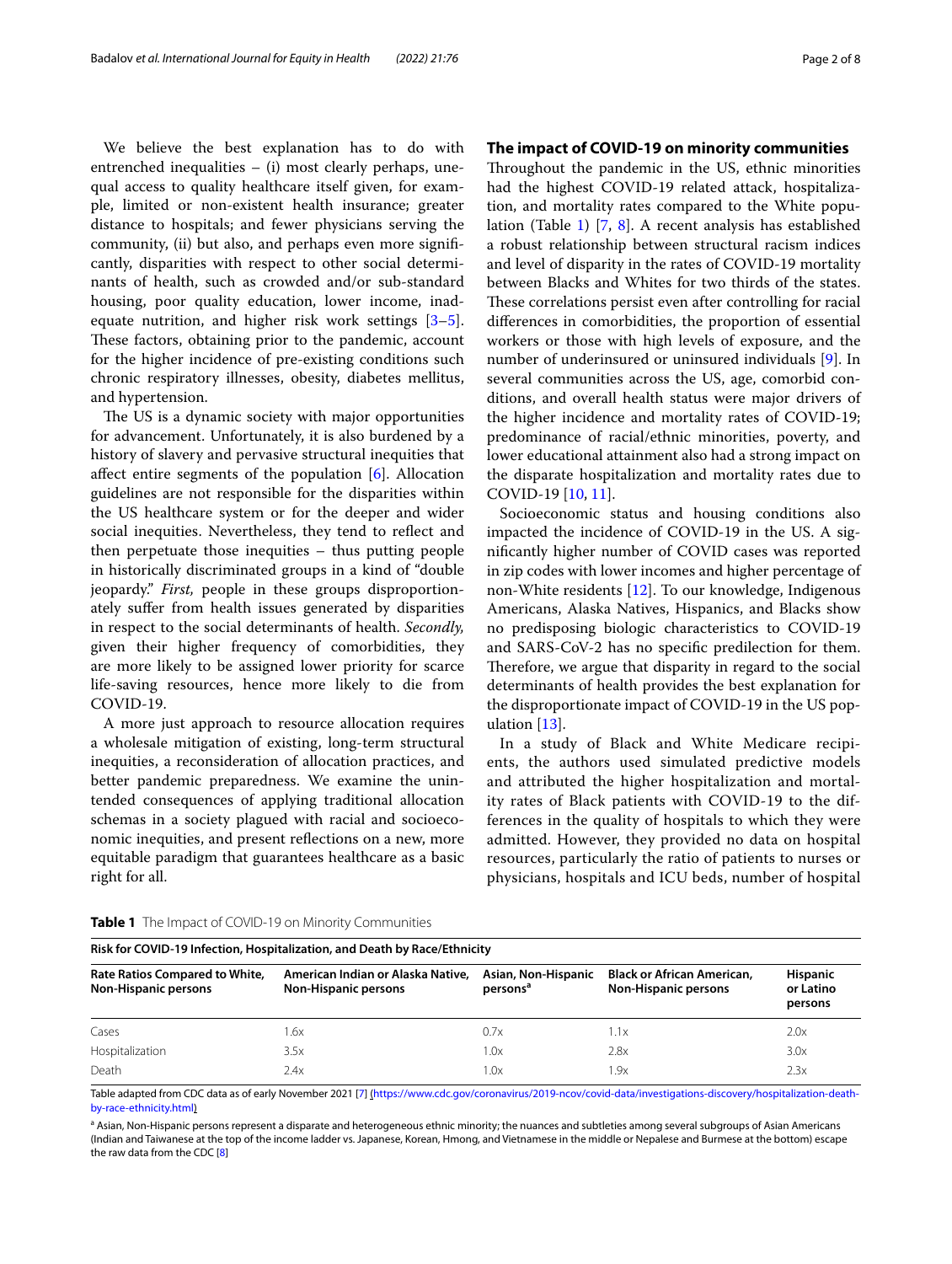admissions, or independent measures of pre-pandemic hospital performance; and they did not adjust for the case load or for the stage or severity of COVID-19 at the time of admission across the hospitals [[14](#page-6-12)]. We contend that the quality of care that is customary of the best and most resourceful hospitals can be easily degraded by a sudden and persistent surge of patients with COVID.

During a pandemic, the primary concern of municipal, state, and federal public health authorities is to save as many lives as possible, rather than to respect individual autonomy or achieve a more equitable society. Absent allocation guidelines, in the context of rapidly rising caseloads, healthcare professionals run the risk of applying traditional "frst-come, frst-served" models of care with disastrous results. To address acute maladies and shortages created by a pandemic, allocation guidelines have been developed by physicians, public health experts, social scientists, bioethicists, and others [\[15](#page-6-13)].

These schemes employ blunt, physiologically-based scoring calculations like the Sequential Organ Failure Assessment (SOFA)  $[16]$  $[16]$  $[16]$ , thus prioritizing those (i) who are most likely to beneft from treatment measures; (ii) those who are in the best position to help save lives (for example, front-line healthcare workers, ambulance drivers, and others); and fnally, (iii) those who serve in roles deemed 'essential' to a functioning society (members of government, truck drivers, and grocery workers). Allocation protocols share the noble ambitions of saving as many lives as possible, particularly in circumstances of extreme scarcity. However, their virtue is limited not only by the lack of consideration for social determinants

of health but also by the state of equipoise related to the integration of physiologic scoring systems (Fig. [1\)](#page-2-0).

Giving preference to groups of patients "most likely to beneft" based on physiologic scores is problematic because of the high prevalence of comorbidities in marginalized segments of the US population. Prioritizing frontline healthcare workers and other essential individuals because of their societal roles is in accordance both with utilitarianism and with Rawls's Diference Principle [[17\]](#page-6-15). But even this seemingly controversial prioritization is subject to some criticism because the roles in question – despite working to the advantage of all, at least "ex ante" – may not be as "open to all" on a fair opportunity basis, as "ideal" Rawlsian theory would require. Younger people may in general be prioritized by virtue not only of greater likelihood of benefting from treatment (because of less co-morbidity, for instance) but also on account of both greater chances to live through several life's stages and greater future life-expectancy  $[18]$  $[18]$ . However, because of disparities in social determinants of health, *even* younger people from historically disadvantaged groups, with higher rates of chronic ill-health and lower lifeexpectancy, may *not* fare as well under these allocation schemes.

Existing allocation models include the blueprint from the New York State Task Force for Life and the Law (NYSTF) [[19](#page-6-17)], the University of Pittsburgh Medical Center's (UPMC) "Allocation of Scarce Critical Care Resources During a Public Health Emergency"[\[16](#page-6-14)], merit-based systems, random distribution using simple lottery, and more complex schemes that consider or weigh various other attributes of individuals or groups

<span id="page-2-0"></span>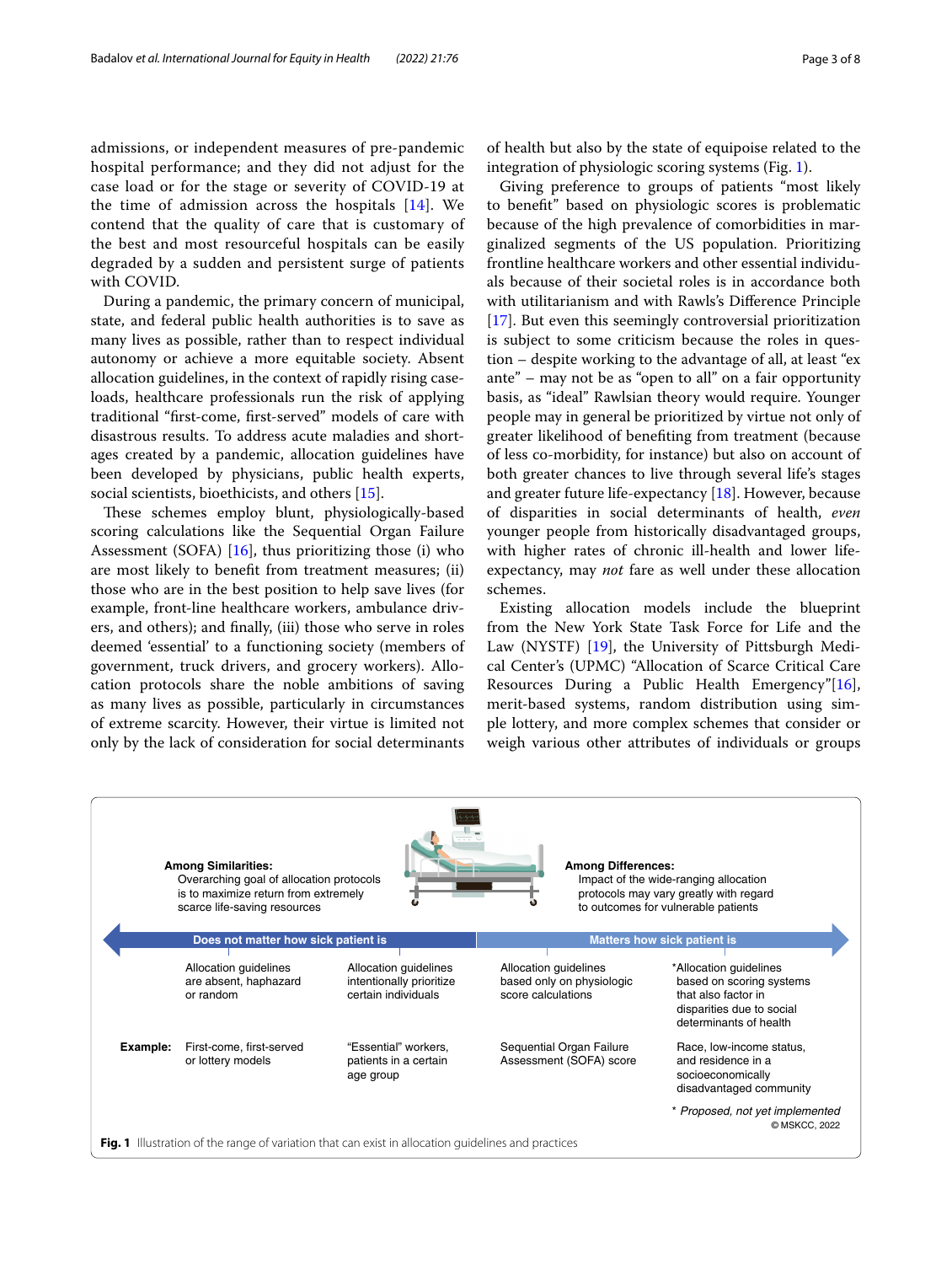of people [\[15](#page-6-13)]. For individuals whose initial suitability "scores" might be too close to warrant a rigid prioritization, it might become appropriate to bring in other factors to "break ties" – such as anticipated life-years gained from medical interventions, contributions to society, and marginalized status.

## **The case against current allocation guidelines**

The US employs various approaches to allocation of scarce resources, as each state follows its own guidelines, if any [[20\]](#page-6-18). As to the virtue and merits of the states that do have guidelines, the situation is complex and variable. We attempt to put this complexity in perspective through an assessment of a few guidelines as conveyed in Fig. [2](#page-3-0). Maryland, for example, implements a Deliberative Democracy methodology that engages laypeople and healthcare professionals into informed discussions about how they would like to see their values refected in policies [[21](#page-6-19)]. Cooperation is foreseeably more likely when the development of allocation protocols is transparent and inclusive of prevailing public sentiments [\[21](#page-6-19)]. Colorado, Massachusetts, and Pennsylvania deliberately avoid the use of exclusion criteria because of the risk of discrimination against marginalized populations [[20](#page-6-18)]. Alabama abandoned previous allocation policies that limited ventilator access to individuals with severe mental retardation, advanced dementia, or severe traumatic brain injury, without providing new guidelines [\[22](#page-6-20)] (Fig. [2\)](#page-3-0).

Several provisions of allocation guidelines in New York and other states appeared to be inspired by the 1918 infuenza pandemic and other viral outbreaks at the turn of the twenty-frst century [\[23](#page-6-21)]. Reliance on historical precedents, particularly at the onset of the COVID-19 pandemic, may have led to erroneous empirical calculations or arbitrary clinical judgments, perhaps because of prognostic uncertainty and a lack of clinical data. As our understanding of the biology of SARS-CoV-2 improved, COVID-sensitive guidelines were proposed in Colorado, with deliberations about ventilator withdrawal after  $\sim$  21 days of intubation [\[20\]](#page-6-18).

In spite of Medicare, Medicaid, and the 2010 Afordable Care Act,  $\sim$  30 million Americans lack insurance suffcient to cover prescribed treatments and recommended tests or avoid debt over medical bills [[24](#page-6-22)]. In 2019, an estimated 14% of the US population was uninsured, with people of color more likely to be afected (Additional file [1:](#page-5-0) Appendix A)  $[25]$  $[25]$ . Many rural communities with disproportionately White Americans of low socioeconomic status similarly struggle as rural hospitals continue to close (Additional file [2](#page-5-1): Appendix B)  $[26]$  $[26]$ . The elderly, the  $LGBTQ + community$ , and individuals who are disabled, homeless, incarcerated, or sufering major psychiatric illnesses also face limitations in access to medical care [\[27\]](#page-6-25). Besides food and hospital deserts, these injustices contribute in part to the higher incidence of comorbidities which in turn account for higher COVID-19 attack and mortality rates in certain segments of the US population.

These inequities have only become dramatically more evident during the COVID-19 pandemic. In mid-2020,

<span id="page-3-0"></span>

| "Closest to Reasonably Justifiable"<br><b>CSC</b><br><b>States</b> |                                                                                                                                                                               |                                                                                       | "Somewhat Reasonable<br>with Some Shortcomings"                                                                                                                                                                                                 |               |                                                                                                                                                  |
|--------------------------------------------------------------------|-------------------------------------------------------------------------------------------------------------------------------------------------------------------------------|---------------------------------------------------------------------------------------|-------------------------------------------------------------------------------------------------------------------------------------------------------------------------------------------------------------------------------------------------|---------------|--------------------------------------------------------------------------------------------------------------------------------------------------|
| Colorado                                                           | Rank patients with                                                                                                                                                            | <b>WA</b>                                                                             | $VT$ , $NH$ ,                                                                                                                                                                                                                                   | <b>States</b> | <b>CSC</b>                                                                                                                                       |
|                                                                    | a non-SOFA<br>objective tool to<br>assess severity of<br>illness, recommend<br>against exclusion<br>criteria, discuss<br>withdrawal of<br>ventilator only<br>after 14-21 days | <b>OR</b><br>ID<br><b>NV</b><br>UT<br>CA<br>AZ                                        | MT<br><b>ND</b><br><b>MN</b><br><b>MA</b><br>WI<br><b>SD</b><br>MI<br>WY<br>PA<br>IA<br><b>NE</b><br>OH<br>-DF<br>IN<br>`MD<br>CO<br><b>VA</b><br><b>KS</b><br><b>MO</b><br><b>NC</b><br><b>TN</b><br>OK<br>AR<br><b>NM</b><br>GA<br>AI<br>ms l | Pennsylvania  | Rank patients using<br>SOFA score and<br>comorbid conditions.<br>recommend against<br>exclusion criteria.<br>discuss withdrawal<br>of ventilator |
| Oregon                                                             | Rank patients using<br><b>Modified SOFA</b><br>score and clinical<br>judgement, apply<br>long-term<br>prognosis                                                               | LA<br><b>TX</b><br>AK<br>$\circ$<br>$\mathcal{O}_{\overline{\sigma}^{\bullet}}$<br>FL |                                                                                                                                                                                                                                                 | New York      | Rank patients using<br>SOFA score, apply<br>lottery tiebreaker,<br>discuss withdrawal<br>of ventilator                                           |
|                                                                    | tiebreaker                                                                                                                                                                    |                                                                                       | "Unreasonable"                                                                                                                                                                                                                                  |               |                                                                                                                                                  |
| Maryland                                                           | Rank patients using                                                                                                                                                           | <b>States</b>                                                                         | <b>CSC</b>                                                                                                                                                                                                                                      | Massachusetts | Rank patients using                                                                                                                              |
|                                                                    | SOFA score and<br>comorbid conditions,<br>encourage community<br>engagement through<br>a Deliberative<br>Democracy model                                                      | South Carolina                                                                        | Rank patients using SOFA score, use exclusion<br>criteria, apply a comorbidity and age tiebreaker                                                                                                                                               |               | SOFA score and<br>comorbid conditions.<br>recommend against                                                                                      |
|                                                                    |                                                                                                                                                                               | Alabama                                                                               | Curently no publicly available allocation protocols                                                                                                                                                                                             |               | exclusion criteria.<br>apply age tiebreaker<br>© MSKCC, 2022                                                                                     |
|                                                                    |                                                                                                                                                                               | Kansas                                                                                | Guidelines do not employ an explicit ethical<br>framework and are not informed by health equity                                                                                                                                                 |               |                                                                                                                                                  |
|                                                                    | Fig. 2 Various ventilator allocation quidelines across select US states                                                                                                       |                                                                                       |                                                                                                                                                                                                                                                 |               |                                                                                                                                                  |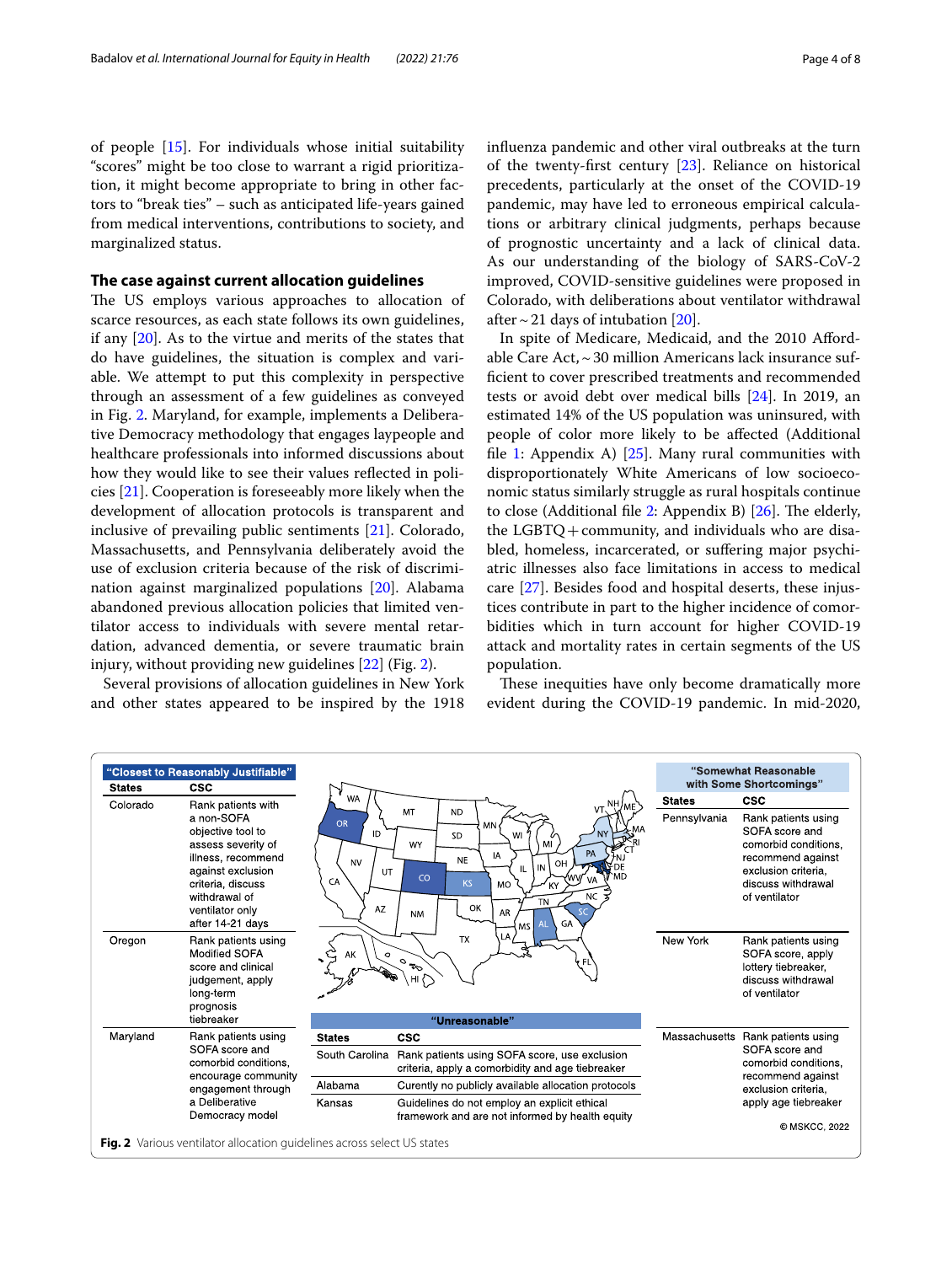Blacks, comprising 13% of the US population, made up to 30% of COVID-19 cases [\[28\]](#page-7-0). At several subsequent time points, the rate of infection among minority groups was higher than that of their White counterparts (Additional file  $3$ : Appendix C) [\[7](#page-6-5), [28](#page-7-0)]. Of all ethnic groups, Indigenous-Americans – with a long history of unjust treatment at the hands of the US government – have suffered the greatest rates of infection and mortality from COVID-19 [[7](#page-6-5), [29\]](#page-7-1).

The UPMC and NYSTF frameworks claim that "race, ethnicity, gender, insurance coverage, and social worth" [[16\]](#page-6-14) do not influence allocation decisions. However, these guidelines do not adequately refect today's greater understanding of the role played by disparities regarding the social determinants of health. Thus, their proponents struggle in articulating a cogent argument of fairness in the setting of moderate or extreme scarcity and they acknowledge the inabilities of these allocation frameworks to mitigate "the disproportionate efects of COVID-19 on disadvantaged groups" in the US [[30\]](#page-7-2). An alternative methodology of a "give back" scoring system – that shifts a 45-year-old Black man with COVID-19 and a low SOFA score from ineligibility to eligibility for ICU care after adjusting for markers of vulnerability (race, low income status, and residence in a socioeconomically disadvantaged community) – has been proposed  $[31]$  $[31]$ . Others have considered randomly allocating scarce resources through a lottery system, regardless of prognostic indicators [\[30\]](#page-7-2).

We are not advocating for the eradication of allocation guidelines. Without them, we risk arbitrary and/or discriminatory decisions with tragic repercussions, as was often evidenced at various stages of the pandemic. As crisis standards of care were largely not deployed, many front-line responders were forced to rely solely on their clinical judgement in making prognostic predictions and critical decisions [[32,](#page-7-4) [33\]](#page-7-5). At the hospital bedside, clinicians do not, and really cannot, introduce broader considerations about the social determinants of health; it is too late for that. But those factors signifcantly contribute to whether, and how, clinical care results in positive health outcomes.

## **The case for a new framework**

The ethical paradox of allocation cannot be addressed with a *solely* "technical" repair, such as improved pandemic preparedness with an increase in the production of critical medical resources. The solution also requires a renewed commitment to social justice and deeper respect for the inherent dignity of each person [[34,](#page-7-6) [35](#page-7-7)]. To arrive at principles of justice, philosopher John Rawls proposes that decision-makers act behind a "veil of ignorance" (VOI) of citizens' characteristics (such as fnancial status, race, or gender) in order to promote a social order that respects all individuals rather than one that is based upon personal circumstances  $[17, 36]$  $[17, 36]$  $[17, 36]$  $[17, 36]$  $[17, 36]$ . The COVID-19 pandemic prompts consideration of how transition to a more just society might be guided by VOI reasoning, only applied to the "non-ideal" background circumstances of historically generated and systemically embedded inequities. Studies suggest that VOI reasoning is most useful when people must make and justify decisions involving difficult trade-offs; observers are highly suspicious of decision-makers who rationalize their choices using utilitarian principles [[36](#page-7-8)], but more accepting of otherwise uncomfortable compromises, if such solutions can be appreciated from a perspective (such as VOI) designed to give practical expression to their fundamental equality as persons.

## **Healthcare reforms**

In the US, healthcare costs continue to rise and far outpace other economically developed countries – but with lacking results. In 2019, US healthcare expenditures represented 17.7% of the US gross domestic product, compared with an average of 8.3% for European Union countries [[37,](#page-7-9) [38\]](#page-7-10). Despite these outsized outlays, the US ranks only twenty-second in the world for healthcare outcomes [\[39\]](#page-7-11). Compounding this, data reveal that in the US, where income inequalities have risen to their highest level, healthcare outcomes by specifc counties are signifcantly infuenced by residents' wealth [\[40](#page-7-12)]. Profound changes in our approach to the structural injustices that permeate the US healthcare system will lower the rates of infection and of mortality in currently marginalized communities for the inevitable next pandemic [[41](#page-7-13)]. Disadvantaged groups should be aforded equal access to medical and other social goods that constitute the primary social determinants of health [[42\]](#page-7-14). Consequentialist and other paradigms succeed in such nations as Spain, Italy, Iceland, Japan, and Norway, where social safety nets ensure universal healthcare access  $[43]$  $[43]$ . That such a lofty goal is imperative in the US, can and should be appreciated from both utilitarian and more deontologically justice-minded perspectives. Hence, there is hope that it can elicit strong support from an appropriately "overlapping consensus."

In the US, an aversion to death and a determination to maintain life even at great cost make resource allocation more difficult  $[44]$  $[44]$  $[44]$ . More should be done to holistically address end-of-life planning, not for the sake of primarily saving scarce resources but rather to honor patient self-determination. During the COVID-19 outbreak, the Colorado Program for Patient-centered Decisions published information for patients about life-support and its physiological efects, duration, and ramifcations [\[45](#page-7-17)]. When more fully informed about their options, adult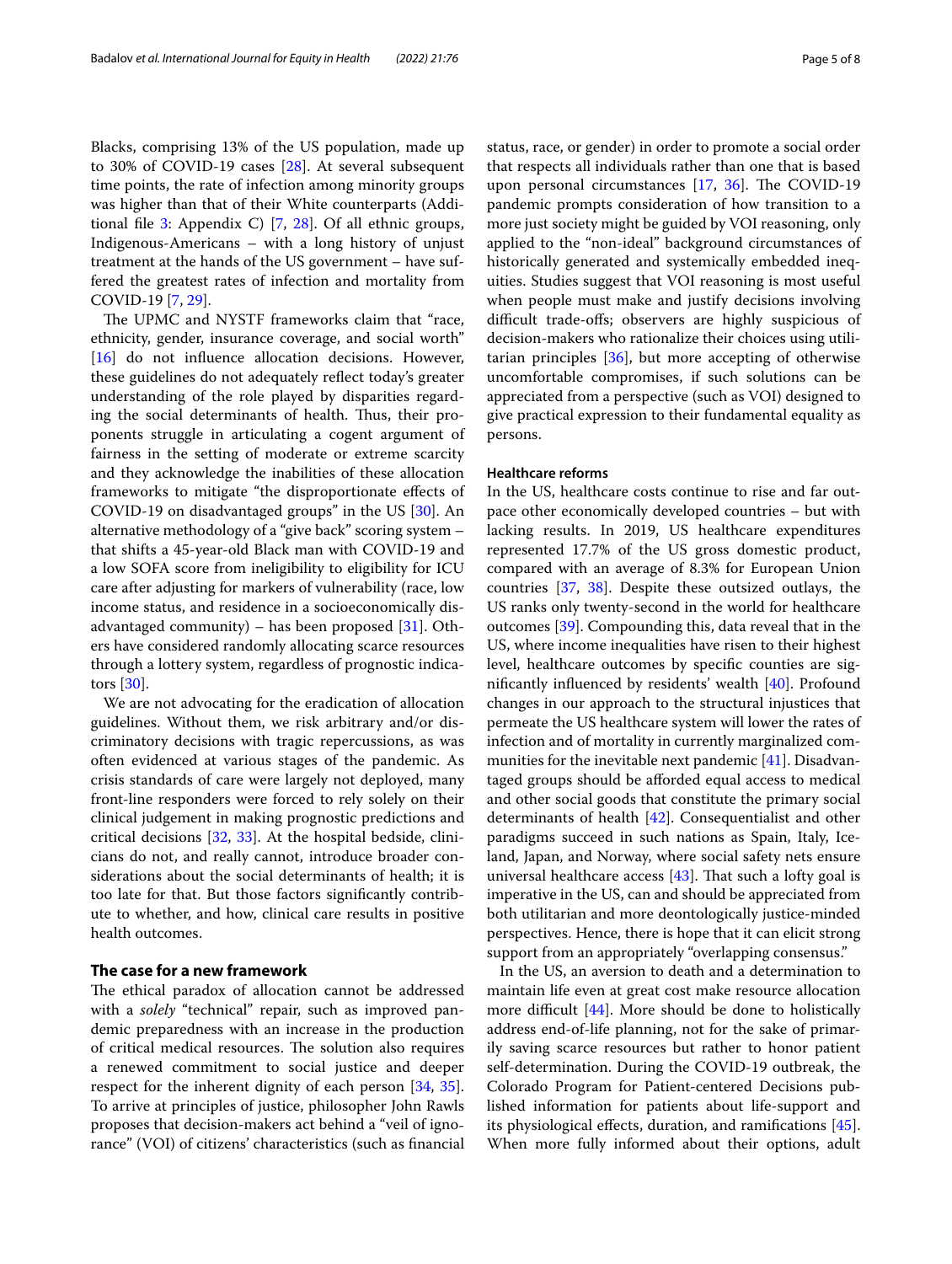patients of any age group with respiratory failure from severe COVID-19 may decide against a trial of mechanical ventilation. Pandemic preparedness requires attention to high-quality palliative care for patients who will die. These considerations should not be confused with age-discrimination. They are about respecting patient autonomy under some of the most difficult end-of-life circumstances [[46,](#page-7-18) [47\]](#page-7-19).

#### **Other critical reforms**

Socioeconomic disparities which have so negatively impacted COVID-19 infection and mortality rates must be addressed [\[7](#page-6-5), [12,](#page-6-10) [40\]](#page-7-12). Sub-standard housing conditions facilitate the spread of disease. Individuals with lower socioeconomic status tend to work in settings that facilitate contagion such as meat processing plants, supermarkets, and transit systems  $[48, 49]$  $[48, 49]$  $[48, 49]$ . These workers must be aforded PPE as the pandemic will render their work high-risk and turn them into signifcant vectors of disease transmission. Also, there must be substantial improvement in education, housing, and jobs for presently impoverished populations [\[50](#page-7-22)].

The overarching goal of allocation protocols is to maximize return out of extremely scarce life-saving resources. There is a limit to how far one can depart from the usual guidelines while deriving the full life-saving value of those resources. Indeed, in the absence of deeper societal reforms, both the standard schemes and the alternatives fall seriously short.

Deontological ethics set limits to the ways in which "consequences" may be made "optimal." Recall the ageold aphorism: "the end doesn't always justify the means." One sort of deontological commitment might be to limit the ways in which a person can be "left aside" for the sake of maximizing net social utility. In "normal times," we attend to the sickest patients frst for admission, specialized care, and organ transplantations [\[51\]](#page-7-23), but during a pandemic, we invert this practice and submit vulnerable patients to the risk of "double jeopardy" by favoring the most "salvageable."

## **Implementation of fair allocation guidelines**

Crisis standards of care require coordination by public health authorities at city, state, and federal levels. The public's trust in these authorities and healthcare institutions must be earned, especially among marginalized groups. Data are needed at county, state, and federal levels to assess the socioeconomic and health impacts of allocation practices and to calibrate the distribution of resources transparently and justly. For example, ambulances should deliver patients to hospitals with greater bed capacity [[52\]](#page-7-24) regardless of public or private status and of patient characteristics [[12,](#page-6-10) [53\]](#page-7-25), and PPE should be redeployed to medical centers with the greatest need. Community health centers could play an essential role in the outreach to disadvantaged neighborhoods and rural communities through health education, disease prevention, and the provision of clinical services, with the ultimate objective of mitigating comorbidities.

Improved healthcare access – along with other socio-economic reforms – may not altogether eliminate pandemic-related increases in rates of morbidity and mortality, but such measures are likely to make the efects of the next pandemic less severe than would have been otherwise. By addressing social determinants of health and by providing higher quality health education, we will be putting public health officials in a much better position to create more social cohesion and to motivate individuals to take more responsibility for their own health and the health of their families and communities. Our refections are not without fault, but they represent a conscious efort to address and remediate the glaring disparities that have been magnifed during the protracted COVID-19 pandemic.

## **Conclusions**

The COVID-19 pandemic experience has brought home to us, as perhaps never before, how important it is to deal with the underlying structural inequities. Traditional allocation guidelines strive to maximize net beneft for society in instances of moderate to extreme scarcity, but they fall far short of their goal unless inequities in socioeconomic status and healthcare access are signifcantly reduced. Otherwise, they infict double jeopardy and disserve large swaths of the US population. Therefore, to be better prepared for the inevitable next pandemic, we must urgently begin two monumental undertakings. First, we must explore new allocation guidelines that incorporate social determinants of health. Second, we must address and reform the structural inequities in US society that account for the strikingly disparate COVID-19 attack, hospitalization, and mortality rates.

## **Supplementary Information**

The online version contains supplementary material available at [https://doi.](https://doi.org/10.1186/s12939-022-01629-0) [org/10.1186/s12939-022-01629-0](https://doi.org/10.1186/s12939-022-01629-0).

<span id="page-5-2"></span><span id="page-5-1"></span><span id="page-5-0"></span>**Additional fle 1: Appendix A.** The Uninsured in America, by Race. **Additional fle 2: Appendix B.** The Uninsured in Rural America. **Additional fle 3: Appendix C.** Disproportionate COVID-19 Attack and Fatality Rates in Minority Populations Across the US.

#### **Acknowledgements**

My colleagues and I are grateful to Susan D. Weil-Kazzaz, CMI, from Memorial Sloan Kettering Cancer Center for her contributions to the illustrative materials: Figs. [1](#page-2-0) and [2](#page-3-0).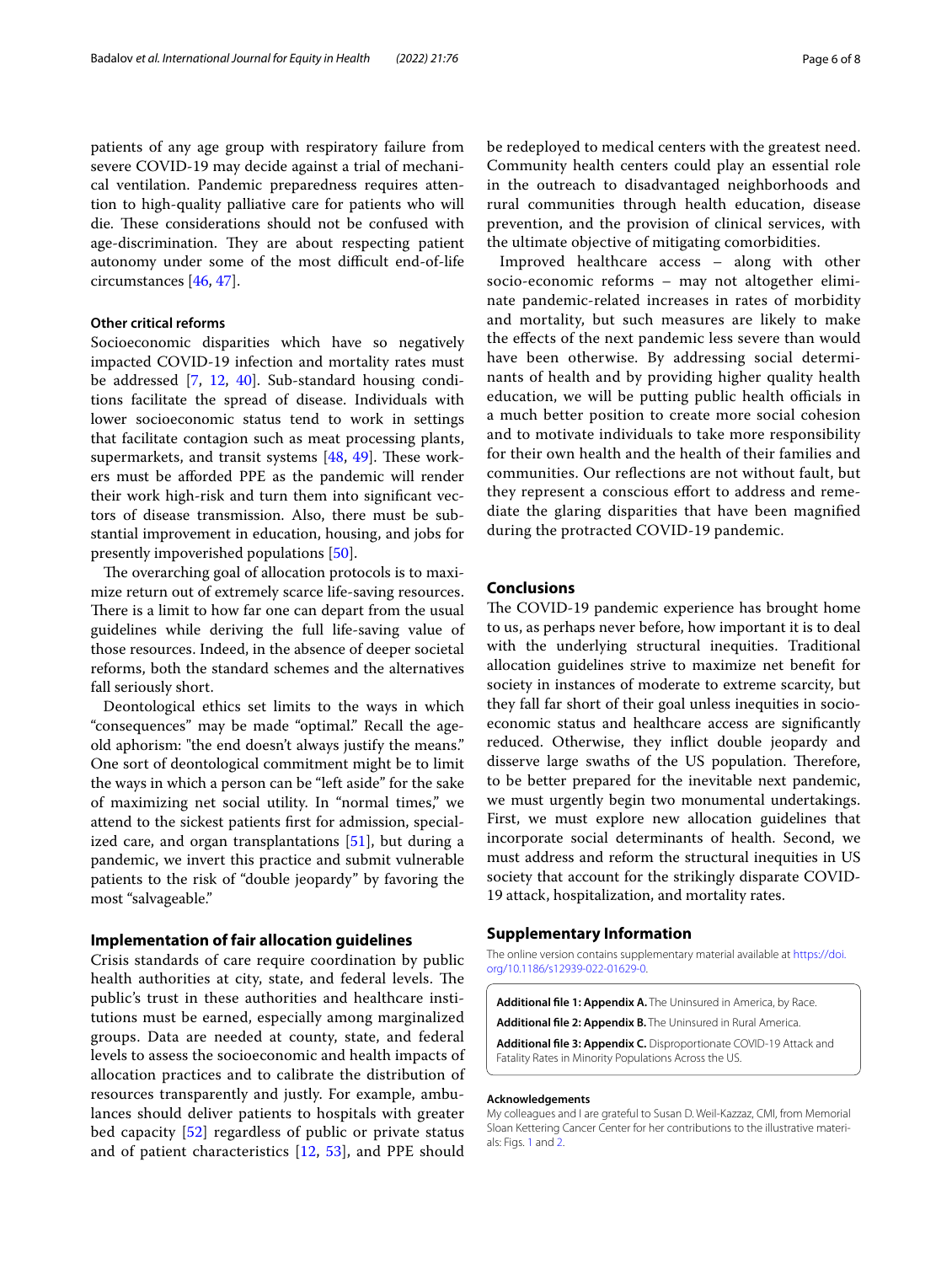#### **Authors' contributions**

Conception and design: Liz Blackler, Sanjay Chawla, and Louis P. Voigt. Data collection: Elizabeth Badalov, Konstantina Matsoukas, Louis P. Voigt. Data analysis and interpretation: Elizabeth Badalov, Liz Blackler, Amy Scharf, Louis P. Voigt, Arthur Kufik. Manuscript writing: All authors. Final approval of manuscript: All authors. Accountable for all aspects of the work: All authors.

#### **Funding**

The manuscript is supported by Memorial Sloan Kettering Cancer Center Ethics Committee and by Grant P30 CA008748 from the National Cancer Institute, National Institutes of Health.

#### **Availability of data and materials**

Not applicable.

#### **Declarations**

**Ethics approval and consent to participate** Not applicable.

#### **Consent for publication**

Not applicable.

#### **Competing interests**

The authors have no competing interests to disclose.

#### **Author details**

<sup>1</sup> City University of New York (CUNY) Hunter College, New York, NY, USA. <sup>2</sup> Ethics Committee Memorial Sloan Kettering Cancer Center, New York, NY, USA. <sup>3</sup>Medical Library Memorial Sloan Kettering Cancer Center, New York, NY, USA. 4 Department of Anesthesiology, Pain and Critical Care Medicine Memorial Sloan Kettering Center, New York, NY, USA. <sup>5</sup> Department of Medicine Memorial Sloan Kettering Center, New York, NY, USA. <sup>6</sup>Department of Anesthesiology Weill Cornel Medical Center, New York, NY, USA. <sup>7</sup> Department of Medicine Weill Cornell Medical Center, New York, NY, USA. <sup>8</sup>Columbia University, New York, NY, USA.

## Received: 9 November 2021 Accepted: 3 February 2022 Published online: 24 May 2022

#### **References**

- <span id="page-6-0"></span>1. Ranney ML, Grifeth V, Jha AK. Critical Supply Shortages - The Need for Ventilators and Personal Protective Equipment during the Covid-19 Pandemic. N Engl J Med. 2020;382(18):e41.
- <span id="page-6-1"></span>2. Sen-Crowe B, Sutherland M, McKenney M, Elkbuli A. A Closer Look Into Global Hospital Beds Capacity and Resource Shortages During the COVID-19 Pandemic. J Surg Res. 2021;260:56–63.
- <span id="page-6-2"></span>3. Kawachi I, Subramanian SV, Almeida-Filho N. A glossary for health inequalities. J Epidemiol Community Health. 2002;56(9):647–52.
- 4. Phelan JC, Link BG, Diez-Roux A, Kawachi I, Levin B. "Fundamental causes" of social inequalities in mortality: a test of the theory. J Health Soc Behav. 2004;45(3):265–85.
- <span id="page-6-3"></span>5. World Health Organization. A conceptual framework for action on the social determinants of health. Geneva: World Health Organization; 2010.
- <span id="page-6-4"></span>6. Ufomata E, Merriam S, Puri A, Lupton K, LeFrancois D, Jones D, et al. A Policy Statement of the Society of General Internal Medicine on Tackling Racism in Medical Education: Refections on the Past and a Call to Action for the Future. J Gen Intern Med. 2021;36(4):1077–81.
- <span id="page-6-5"></span>7. Centers for Disease Control and Prevention. Risk for COVID-19 Infection, Hospitalization, and Death By Race/Ethnicity. 2021. [Website]. Available from: [https://www.cdc.gov/coronavirus/2019-ncov/covid-data/investigat](https://www.cdc.gov/coronavirus/2019-ncov/covid-data/investigations-discovery/hospitalization-death-by-race-ethnicity.html) [ions-discovery/hospitalization-death-by-race-ethnicity.html](https://www.cdc.gov/coronavirus/2019-ncov/covid-data/investigations-discovery/hospitalization-death-by-race-ethnicity.html).
- <span id="page-6-6"></span>8. Chavez N, Krishnakumar P. We speak about Asian Americans as a single block. Here's how incredibly complex they are. Cable News Network (CNN). 2021. Online. Available from: [https://www.cnn.com/2021/05/06/](https://www.cnn.com/2021/05/06/us/demographics-asian-americans-diversity/index.html) [us/demographics-asian-americans-diversity/index.html](https://www.cnn.com/2021/05/06/us/demographics-asian-americans-diversity/index.html).
- <span id="page-6-7"></span>9. Siegel M, Critchfeld-Jain I, Boykin M, Owens A. Actual racial/ethnic disparities in covid-19 mortality for the non-hispanic black compared to
- <span id="page-6-8"></span>10. Hawkins RB, Charles EJ, Mehafey JH. Socio-economic status and COVID-19-related cases and fatalities. Public Health. 2020;189:129–34.
- <span id="page-6-9"></span>11. Wadhera RK, Wadhera P, Gaba P, Figueroa JF, Joynt Maddox KE, Yeh RW, et al. Variation in COVID-19 Hospitalizations and Deaths Across New York City Boroughs. JAMA. 2020;323(21):2192–5.
- <span id="page-6-10"></span>12. Nichols M, Thorson M, Procell C. We looked at coronavirus in 8,500 ZIP codes across America. Here's what we found. USA Today. 2020. Online. Available from: [https://www.usatoday.com/in-depth/graphics/2020/06/](https://www.usatoday.com/in-depth/graphics/2020/06/30/maps-covid-19-rich-and-poor-neighborhoods-show-big-disparities/3257615001/) [30/maps-covid-19-rich-and-poor-neighborhoods-show-big-disparities/](https://www.usatoday.com/in-depth/graphics/2020/06/30/maps-covid-19-rich-and-poor-neighborhoods-show-big-disparities/3257615001/) [3257615001/.](https://www.usatoday.com/in-depth/graphics/2020/06/30/maps-covid-19-rich-and-poor-neighborhoods-show-big-disparities/3257615001/)
- <span id="page-6-11"></span>13. Palacio A, Tamariz L. Social Determinants of Health Mediate COVID-19 Disparities in South Florida. J Gen Intern Med. 2021;36(2):472–7.
- <span id="page-6-12"></span>14. Asch DA, Islam MN, Sheils NE, Chen Y, Doshi JA, Buresh J, et al. Patient and Hospital Factors Associated With Diferences in Mortality Rates Among Black and White US Medicare Benefciaries Hospitalized With COVID-19 Infection. JAMA Netw Open. 2021;4(6):e2112842.
- <span id="page-6-13"></span>15. Cleveland Manchanda EC, Sanky C, Appel JM. Crisis Standards of Care in the USA: A Systematic Review and Implications for Equity Amidst COVID-19. J Racial Ethn Health Disparities. 2021;8:824–36. Online ahead of print.
- <span id="page-6-14"></span>16. White DB, Katz M, Luce J, Lo B, Daughterty Biddison L, Toner E, et al. Allocation of Scarce Critical Care Resources During a Public Health Emergency: University of Pittsburgh; 2020. Available from: [https://ccm.pitt.](https://ccm.pitt.edu/sites/default/files/Model%20hospital%20policy%20for%20allocation%20of%20critical%20care_2020-03-23%20web.pdf) [edu/sites/default/fles/Model%20hospital%20policy%20for%20allocati](https://ccm.pitt.edu/sites/default/files/Model%20hospital%20policy%20for%20allocation%20of%20critical%20care_2020-03-23%20web.pdf) [on%20of%20critical%20care\\_2020-03-23%20web.pdf.](https://ccm.pitt.edu/sites/default/files/Model%20hospital%20policy%20for%20allocation%20of%20critical%20care_2020-03-23%20web.pdf)
- <span id="page-6-15"></span>17. Rawls J. A Theory of Justice. Cambridge, Mass.,: Belknap Press of Harvard University Press; 1971.
- <span id="page-6-16"></span>18. Antiel RM, Curlin FA, Persad G, White DB, Zhang C, Glickman A, et al. Should Pediatric Patients Be Prioritized When Rationing Life-Saving Treatments During COVID-19 Pandemic. Pediatrics. 2020;146(3):e2020012542. <https://doi.org/10.1542/peds.2020-012542>.
- <span id="page-6-17"></span>19. New York State Task Force for Life and the Law. Ventilator Allocation Guidelines. New York State Department of Health [Internet]. 2015. Available from: https://www.health.ny.gov/regulations/task\_force/reports [publications/docs/ventilator\\_guidelines.pdf](https://www.health.ny.gov/regulations/task_force/reports_publications/docs/ventilator_guidelines.pdf).
- <span id="page-6-18"></span>20 Piscitello GM, Kapania EM, Miller WD, Rojas JC, Siegler M, Parker WF. Variation in Ventilator Allocation Guidelines by US State During the Coronavirus Disease 2019 Pandemic: A Systematic Review. JAMA Network Open. 2020;3(6):e2012606-e.
- <span id="page-6-19"></span>21. Daugherty Biddison EL, Faden R, Gwon HS, Mareiniss DP, Regenberg AC, Schoch-Spana M, et al. Too Many Patients…A Framework to Guide Statewide Allocation of Scarce Mechanical Ventilation During Disasters. Chest. 2019;155(4):848–54.
- <span id="page-6-20"></span>22. McGuire AL, Aulisio MP, Davis FD, Erwin C, Harter TD, Jagsi R, et al. Ethical Challenges Arising in the COVID-19 Pandemic: An Overview from the Association of Bioethics Program Directors (ABPD) Task Force. Am J Bioethics. 2020;20:15–27.
- <span id="page-6-21"></span>23. Romney D, Fox H, Carlson S, Bachmann D, O'Mathuna D, Kman N. Allocation of Scarce Resources in a Pandemic: A Systematic Review of US State Crisis Standards of Care Documents. Disaster Med Public Health Prep. 2020;14:677–83.
- <span id="page-6-22"></span>24. Collins SR, Gunja MZ, Aboulafa GN. U.S. Health Insurance Coverage in 2020: A Looming Crisis in Affordability. The Commonwealth Fund. 2020. [Website]. Available from: https://www. commonwealthfund.org/publications/issue-briefs/2020/aug/ looming-crisis-health-coverage-2020-biennial
- <span id="page-6-23"></span>25. Artiga S, Orgera K, Damico A. Changes in Health Coverage by Race and Ethnicity since the ACA, 2010–2018. The Kaiser Family Foundation. 2020. [Website]. Available from: [https://www.kf.org/racial-equity-and](https://www.kff.org/racial-equity-and-health-policy/issue-brief/changes-in-health-coverage-by-race-and-ethnicity-since-the-aca-2010-2018/)[health-policy/issue-brief/changes-in-health-coverage-by-race-and-ethni](https://www.kff.org/racial-equity-and-health-policy/issue-brief/changes-in-health-coverage-by-race-and-ethnicity-since-the-aca-2010-2018/) [city-since-the-aca-2010-2018/](https://www.kff.org/racial-equity-and-health-policy/issue-brief/changes-in-health-coverage-by-race-and-ethnicity-since-the-aca-2010-2018/).
- <span id="page-6-24"></span>26. The Kaiser Family Foundation. The Uninsured in Rural America. The Kaiser Commission on Medicaid and the Uninsured. 2003. [Website]. Available from: [https://www.kf.org/wp-content/uploads/2013/01/the-uninsured](https://www.kff.org/wp-content/uploads/2013/01/the-uninsured-in-rural-america-update-pdf.pdf)[in-rural-america-update-pdf.pdf](https://www.kff.org/wp-content/uploads/2013/01/the-uninsured-in-rural-america-update-pdf.pdf).
- <span id="page-6-25"></span>27 Nakkeeran N, Nakkeeran B. Disability, mental health, sexual orientation and gender identity: understanding health inequity through experience and diference. Health Res Policy Syst. 2018;16(Suppl 1):97.